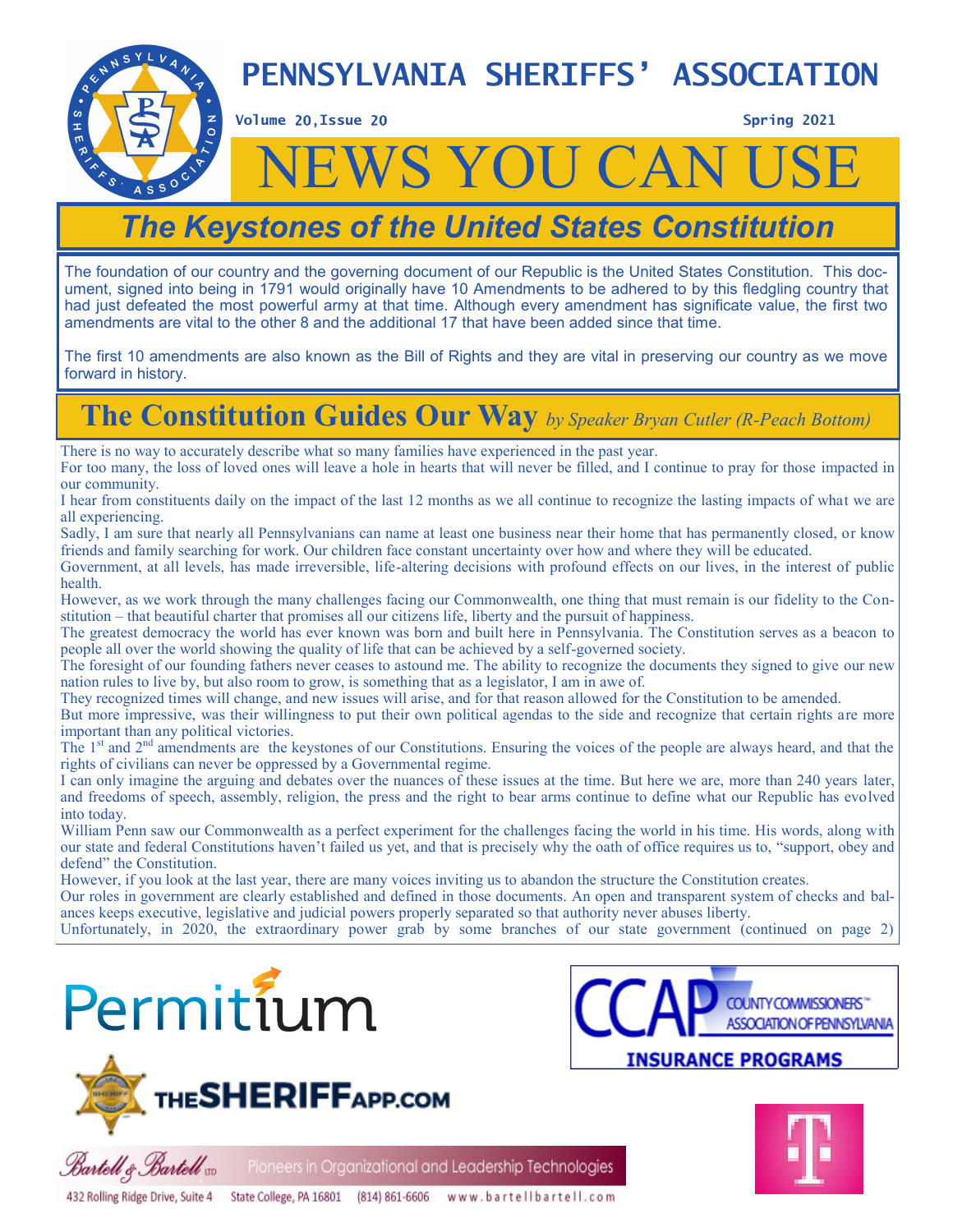**First Amendment**: *Congress shall make no law respecting an establishment of religion, or prohibiting the free exercise thereof; or abridging the freedom of speech, or of the press; or the right of the people peaceably to assemble, and to petition the Government for a redress of grievances.* 

When those seeking freedom from oppression first came to America, the colonies were governed by the laws of Britain. This became too onerous on the colonists as they felt they had no say and they were being taxed on everything vital to their existence. This led to war and the eventual victory of our United States.

We wanted something different than the old laws and it had to work for all the peoples. All voices needed to heard and respected Our founding fathers wanted to ensure that no one could be singled out for the practice of their religion, their thoughts and beliefs. They wanted every person to be able to protest peacefully regulations, practices and what they might consider unfair and unjust laws and have the ability to bring their concerns to those who would govern over us. Without this right, all other amendments would have little to no value as the peoples' voices would not be allowed to be heard. Cancel culture is strangling our right to freedom of speech. College campuses and other venues are limiting your rights to freedom of speech and expression by forcing you into "Free Speech Zones" as if this is the only place you are allowed to have this freedom. Our Founding Fathers should be turning over in their graves at this shut down of what is enshrined in our Constitution.

Thomas Jefferson said, " Our liberty depends on Freedom of the Press and that cannot be limited without being lost." Yet even now, there are those who want to proclaim that media outlets should be banned and shut down or limited in what they can say because they do not conform to the so called party line or what the moguls of social media determine to be correct speech.

"It is not the responsibility of government to limit speech in the public square in order to protect citizens from controversial views; rather, it is the prerogative of citizens to discern for themselves what they want to listen to, read, research, and believe. The First Amendment was written to restrain government, not the people." (*Excerpt from www.http:// www.campaignforliberty.org/defending-first-amendment)*

If we don't defend our rights we will most definitely lose those rights.

# **The Constitution Guides Our Way***(continued)*

would make William Penn accuse some of tyranny.

Courts writing laws, an executive making decisions behind closed doors to suspend statutes, write new rules and direct all of the affairs of our people, businesses and institutions have happened while the elected voices of the Representatives and Senators in the General Assembly are silenced in the name of "emergencies."

Regardless of your political leanings, your location or your personal beliefs, the "new normal" of living outside of the Constitution's requirements should alarm you.

Our Republic's creation, through the Constitution, can only be sustained if we are faithful to its design. The makers of this majestic form of government rightly knew that power is a direct threat to liberty, which is entirely why they made sure no Executive could make decisions without the Legislature, and why no Court should rewrite our laws because they disagree with a policy choice.

In order for us to meet the serious issues facing our people, we have to immediately restore the delicate, but very necessary balance, between our branches of government.

Our Constitution is not just an outdated parchment promise. It is the Peoples' Law, divinely inspired and masterfully crafted for all generations, through good and bad times.

Someone once that that we have a "Republic, if you can keep it." How true.







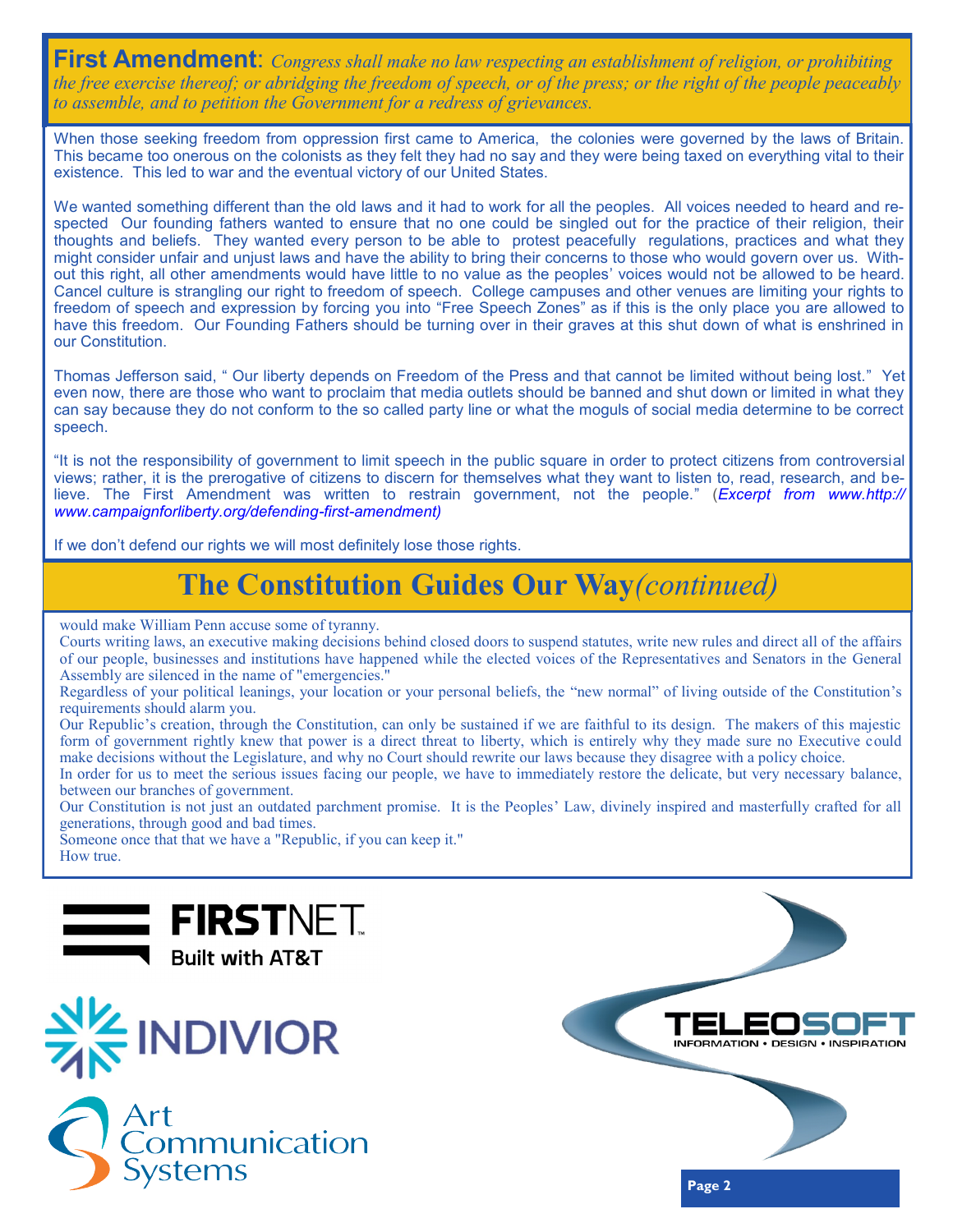**Second Amendment:***A well regulated Militia, being necessary to the security of a free State, the right of the people to keep and bear Arms shall not be infringed.*

*COMMON INTERPRETATION Second Amendment by Nelson Lund, University Professor at George Mason University University Antonin Scalia School of Law , and Adam Winkler, Professor of Law at University of California Los Angeles Law School* 

Modern debates about the Second Amendment have focused on whether it protects a private right of individuals to keep and bear arms, or a right that can be exercised only through militia organizations like the National Guard. This question, however, was not even raised until long after the Bill of Rights was adopted.

Many in the Founding generation believed that governments are prone to use soldiers to oppress the people. English history suggested that this risk could be controlled by permitting the government to raise armies (consisting of full-time paid troops) only when needed to fight foreign adversaries. For other purposes, such as responding to sudden invasions or other emergencies, the government could rely on a militia that consisted of ordinary civilians who supplied their own weapons and received some part-time, unpaid military training.

The onset of war does not always allow time to raise and train an army, and the Revolutionary War showed that militia forces could not be relied on for national defense. The Constitutional Convention therefore decided that the federal government should have almost unfettered authority to establish peacetime standing armies and to regulate the militia.

This massive shift of power from the states to the federal government generated one of the chief objections to the proposed Constitution. Anti-Federalists argued that the proposed Constitution would take from the states their principal means of defense against federal usurpation. The Federalists responded that fears of federal oppression were overblown, in part because the American people were armed and would be almost impossible to subdue through military force.

Implicit in the debate between Federalists and Anti-Federalists were two shared assumptions. First, that the proposed new Constitution gave the federal government almost total legal authority over the army and militia. Second, that the federal government should not have any authority at all to disarm the citizenry. They disagreed only about whether an armed populace could adequately deter federal oppression.

The Second Amendment conceded nothing to the Anti-Federalists' desire to sharply curtail the military power of the federal government, which would have required substantial changes in the original Constitution. Yet the Amendment was easily accepted because of widespread agreement that the federal government should not have the power to infringe the right of the people to keep and bear arms, any more than it should have the power to abridge the freedom of speech or prohibit the free exercise of religion.

Much has changed since 1791. The traditional militia fell into desuetude, and state-based militia organizations were eventually incorporated into the federal military structure. The nation's military establishment has become enormously more powerful than eighteenth century armies. We still hear political rhetoric about federal tyranny, but most Americans do not fear the nation's armed forces and virtually no one thinks that an armed populace could defeat those forces in battle. Furthermore, eighteenth century civilians routinely kept at home the very same weapons they would need if called to serve in the militia, while modern soldiers are equipped with weapons that differ significantly from those generally thought appropriate for civilian uses. Civilians no longer expect to use their household weapons for militia duty, although they still keep and bear arms to defend against common criminals (as well as for hunting and other forms of recreation).

The law has also changed. While states in the Founding era regulated guns—blacks were often prohibited from possessing firearms and militia weapons were frequently registered on government rolls—gun laws today are more extensive and controversial. Another important legal development was the adoption of the Fourteenth Amendment. The Second Amendment originally applied only to the federal government, leaving the states to regulate weapons as they saw fit. Although there is substantial evidence that the Privileges or Immunities Clause of the Fourteenth Amendment was meant to protect the right of individuals to keep and bear arms from infringement by the states, the Supreme Court rejected this interpretation in *[United States v. Cruikshank](https://supreme.justia.com/cases/federal/us/92/542/case.html)* (1876).

Until recently, the judiciary treated the Second Amendment almost as a dead letter. (continued on page 4)